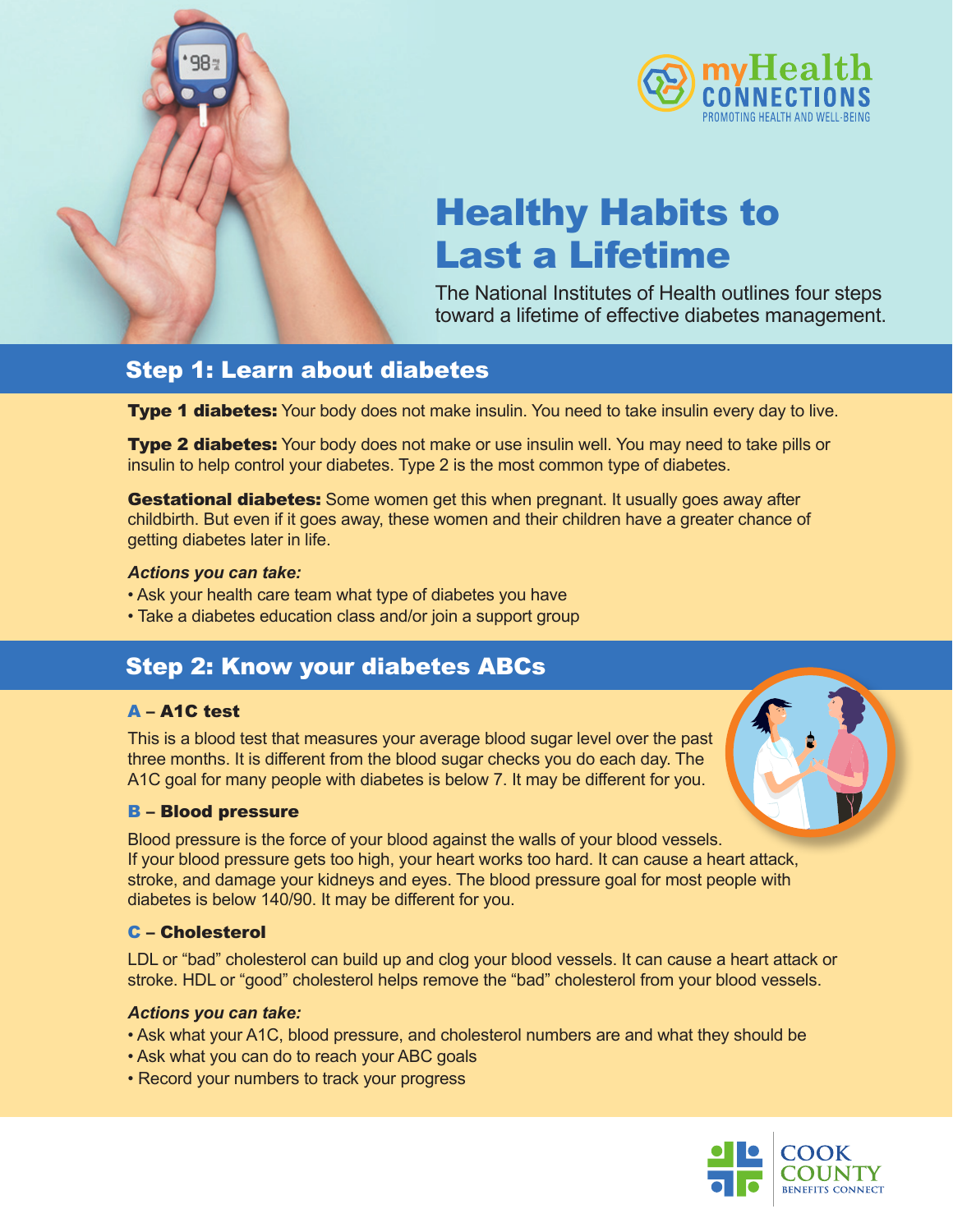# Healthy Habits to Last a Lifetime

# Step 3: Learn how to live with diabetes

#### Manage stress

• Stress can raise your blood sugar — try deep breathing, gardening, taking a walk, meditating, working on a hobby, listening to your favorite music or asking for help if you feel down

### Eat well

• Make a diabetes meal plan with help from your health care team, and try these **[guidelines](https://www.cdc.gov/diabetes/managing/eat-well/meal-plan-method.html)** from the Centers for Disease Control and **Prevention** 

#### Be active

- Set a goal to be more active most days of the week start slowly by taking 10-minute walks three times a day
- Twice a week work to increase your muscle strength use stretch bands, practice yoga, do heavy gardening (digging and planting with tools) or try pushups

#### Stick with a daily routine

- Take your diabetes medications even when you feel good
- Check your feet for cuts, blisters, red spots and swelling, and call your health care team right away about any sores that do not go away
- Brush your teeth and floss to keep your mouth, teeth and gums healthy
- Stop smoking ask for help to quit by calling 1-800-QUITNOW (1-800-784-8669)
- Keep track of your blood sugar and a record of your blood sugar numbers
- Check your blood pressure if your doctor advises and keep a record of it

#### *Actions you can take:*

- Report any changes in your health
- Ask your doctor about safe ways to be more physically active
- Ask your doctor if you need aspirin to prevent a heart attack or stroke
- Tell your doctor if you cannot afford your medicines or if you have any side effects